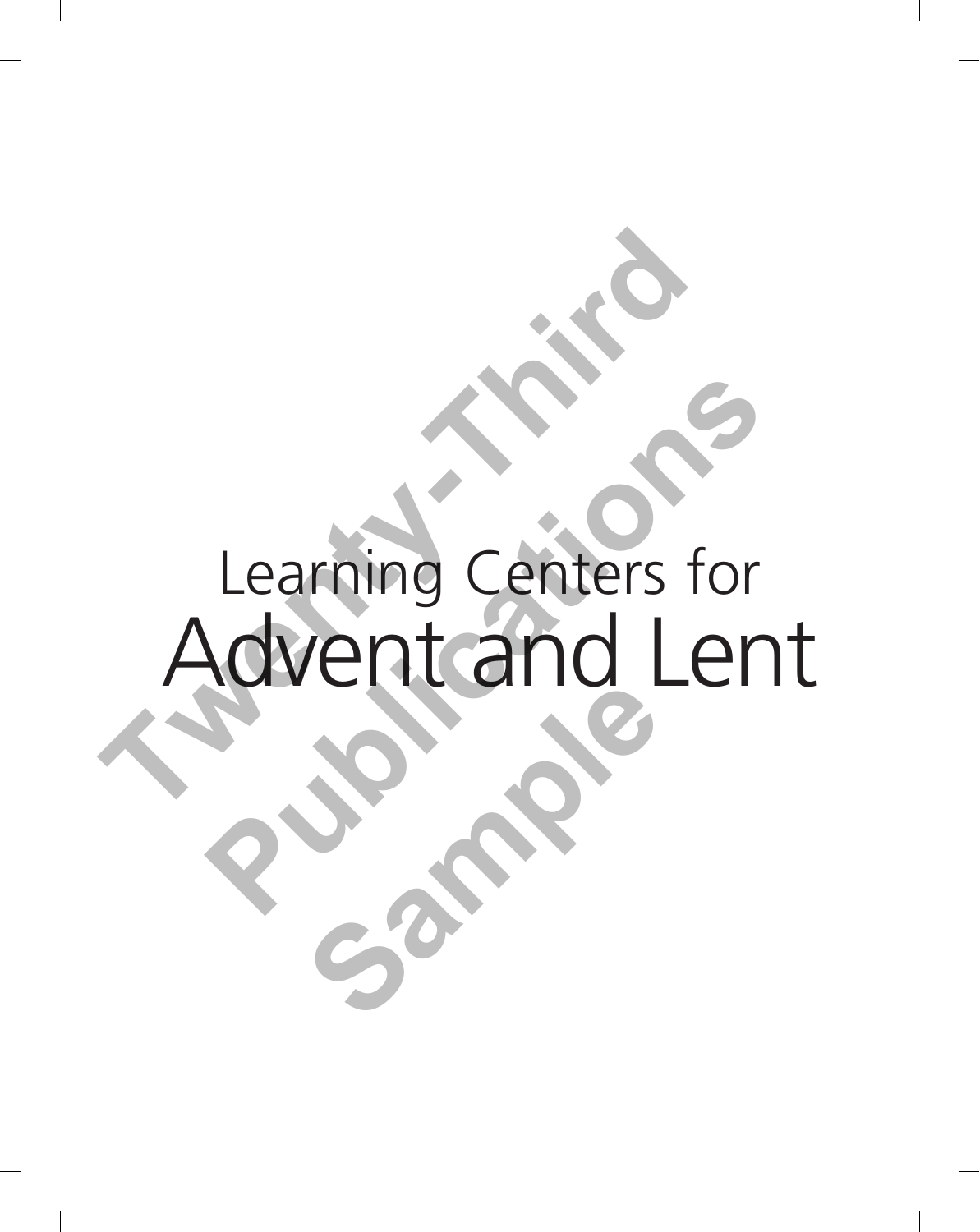## Doris Murphy Advent and Lent LEARNING CENTERS *for* LEARNING **PENTERS for**<br> **Property**<br> **Publication**<br> **Publication**<br> **Portis Murph Sample**<br>
Samples

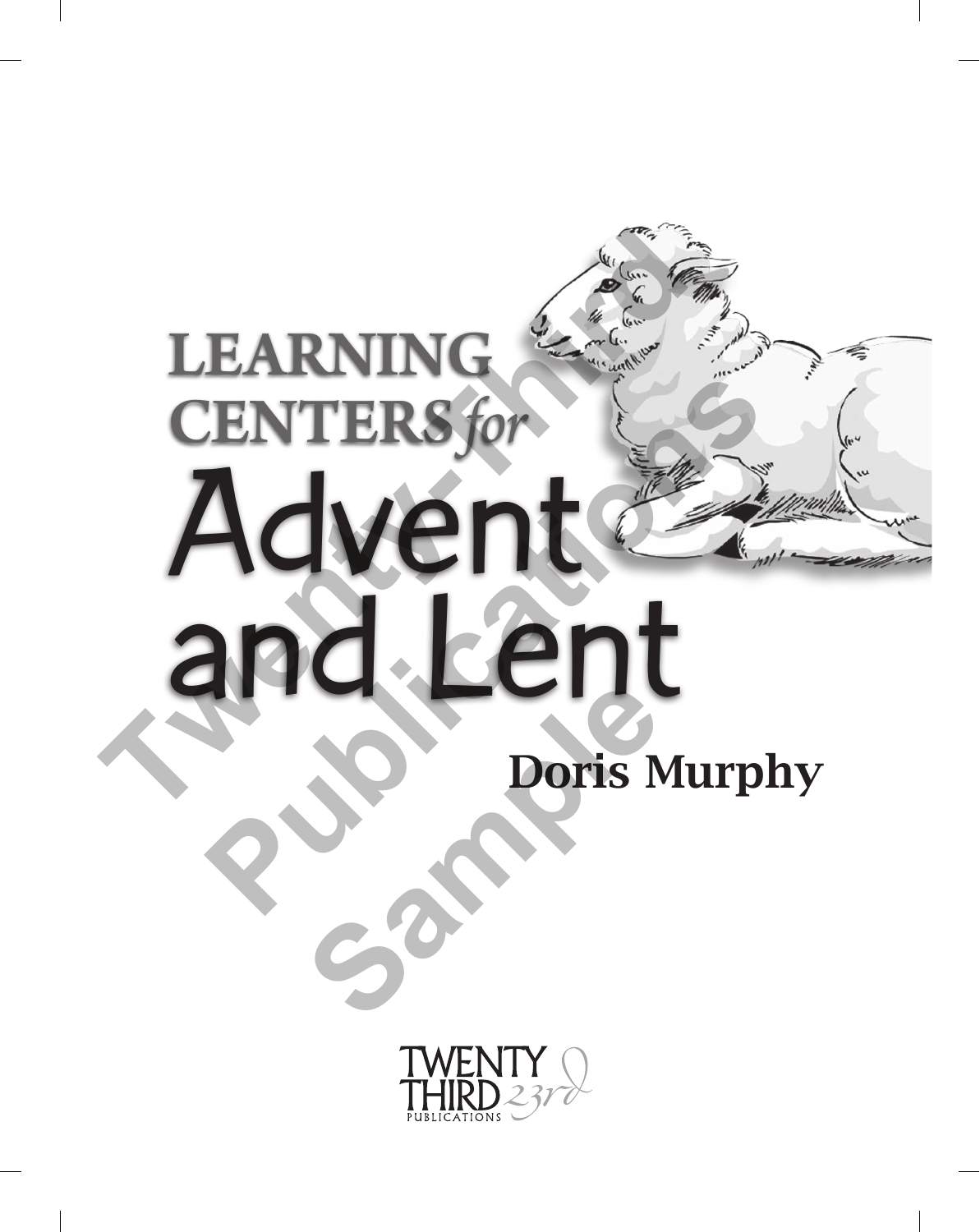Twenty-Third Publications A Division of Bayard One Montauk Avenue, Suite 200 New London, CT 06320 (860) 437-3012 or (800) 321-0411 www.23rdpublications.com **Publications (Publications )** 

#### ISBN 978-1-58595-686-9

Copyright ©2008 Doris Murphy. All rights reserved. Permission is given to reproduce these pages as needed for noncommercial use in schools, churches, and other prayer groups. Otherwise, no part of this publication may be reproduced in any manner without prior written permission of the publisher. Write to the Permissions Editor. Murphy, All rights reserved. Permission is given to reproduce the<br>B<sub>S, c</sub>hurches, and other prayer groups. Otherwise, no part of this hout prior written permission of the publisher. Write to the Permission

**Twenty-Third Islands** 

Library of Congress Catalog Card Number: 2008921776 Printed in the U.S.A.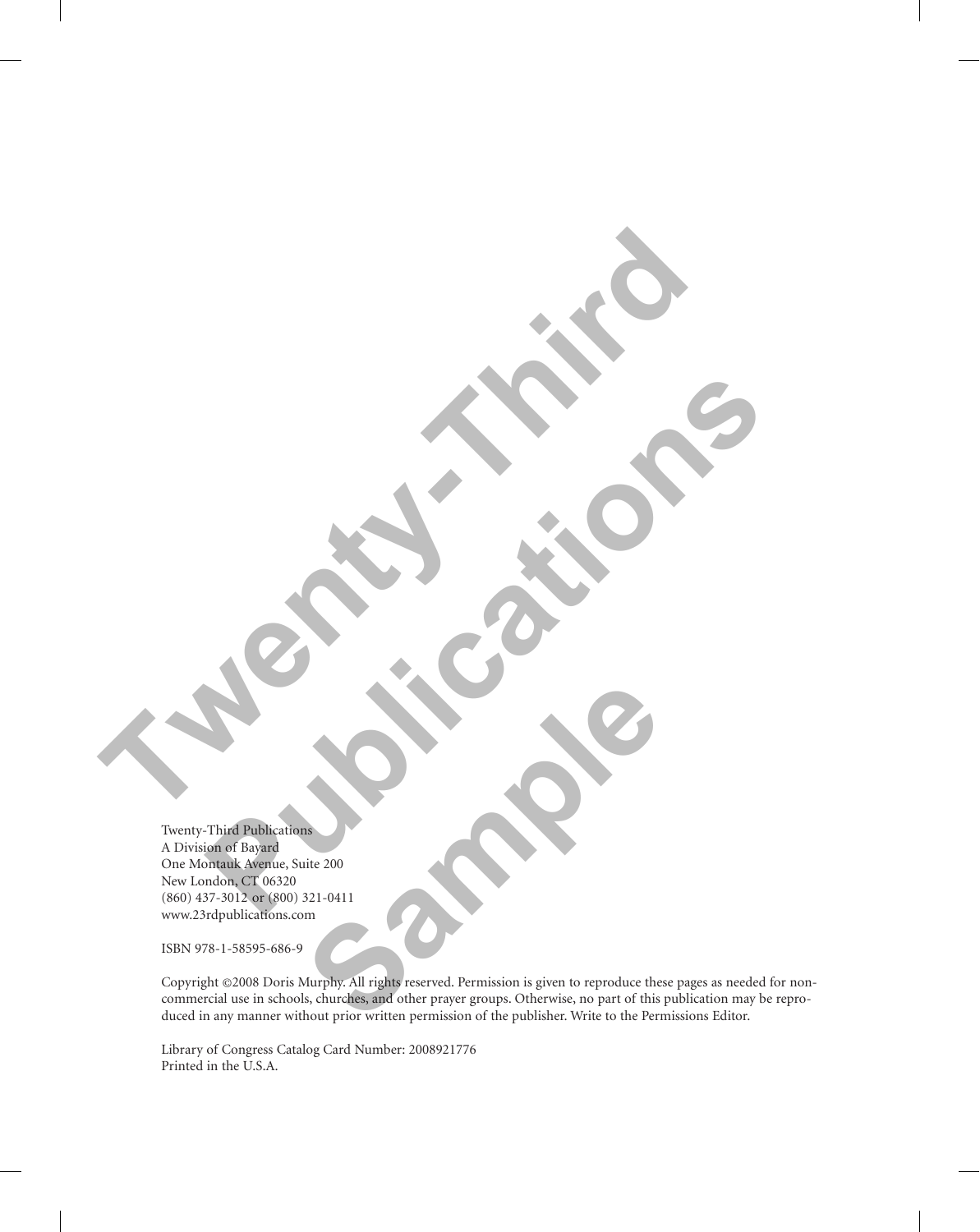### Table of Contents

#### Introduction 1

#### Learning Centers for Advent

- 1. The Jesse Tree
- 2. The O Antiphons
- 3. The Church Year 11
- 4. Prepare the Way for Jesus 16
- 5. Be Watchful and Patient 19
- 6. Presents and Presence 21 and 21
- 7. Names for Jesus 24
- 8. Jesus Gives Peace and Light 28
- 9. Mary the Mother of Jesus 32
- 10. St. Joseph 36
- 11. A Special Christmas Card 38
- 12. Bethlehem 40
- 13. Advent/Christmas Video 42

#### Learning Centers for Lent

| IUNIL VI LUITUITU                                                                                                                                                                                                                                                                                                                                                              |                                                                      |  |
|--------------------------------------------------------------------------------------------------------------------------------------------------------------------------------------------------------------------------------------------------------------------------------------------------------------------------------------------------------------------------------|----------------------------------------------------------------------|--|
| Introduction                                                                                                                                                                                                                                                                                                                                                                   | 1                                                                    |  |
| Learning Centers for Advent<br>1. The Jesse Tree<br>2. The O Antiphons<br>3. The Church Year<br>4. Prepare the Way for Jesus<br>5. Be Watchful and Patient<br>6. Presents and Presence<br>7. Names for Jesus<br>8. Jesus Gives Peace and Light<br>9. Mary the Mother of Jesus<br>10. St. Joseph<br>11. A Special Christmas Card<br>12. Bethlehem<br>13. Advent/Christmas Video | 8<br>11<br>16<br>19<br>21<br>24<br>28<br>32<br>36<br>38<br>40<br>42  |  |
| Learning Centers for Lent<br>1. The Cross<br>2. Making Choices<br>3. Keeping the Commandments<br>4. A Reminder of Prayer<br>5. Lenten Practices<br>6. A Holy Place<br>7. Our Need for Change<br>8. Jesus Blesses Us<br>9. Jesus Gives Life<br>10. Jesus Gives Us Light<br>11. We Have Living Water<br>12. Lent/Easter Video                                                    | 44<br>47<br>51<br>54<br>57<br>61<br>63<br>66<br>69<br>72<br>75<br>78 |  |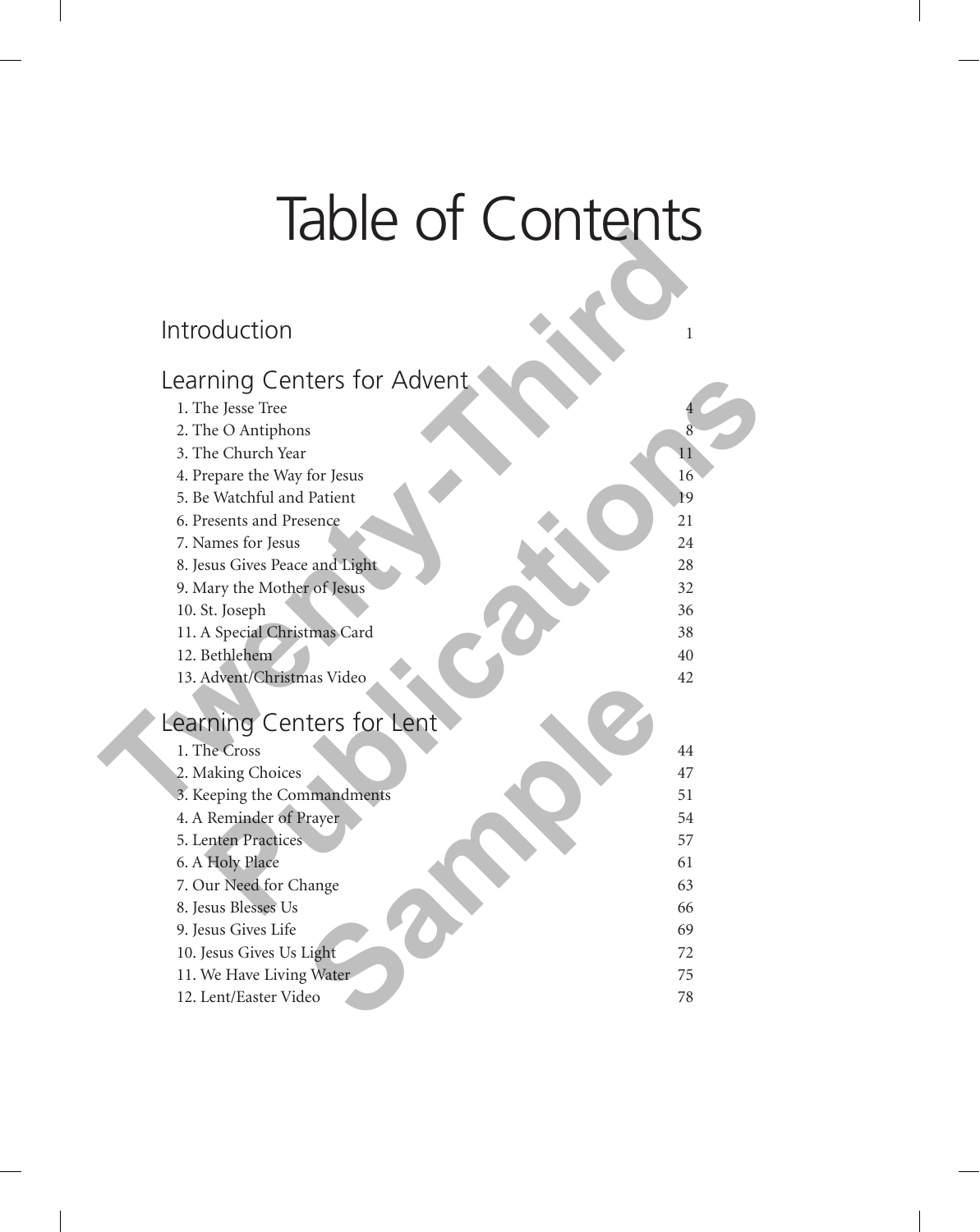#### Learning Centers for Holy Week

1. Symbols of Lent 80 2. The Last Supper 83 3. Stations of the Cross 85 4. Christ the Light 87 5. Easter 89

#### Learning Centers for the Whole Community

#### *Advent*

| 3. Stations of the Cross                 | 85  |
|------------------------------------------|-----|
|                                          |     |
| 4. Christ the Light                      | 87  |
| 5. Easter                                | 89  |
| Learning Centers for the Whole Community |     |
| Advent                                   |     |
| 1. Jesse Tree                            | 92  |
| 2. St. John the Baptist                  | 94  |
| 3. Names for Jesus                       | 96  |
| 4. Mary and Joseph at Bethlehem          | 98  |
| Lent                                     |     |
| 1. Prayer, Fasting, Almsgiving           | 100 |
| 2. The Cross                             | 101 |
| 3. A Time for Change                     | 102 |
| 4. Holy Week                             | 104 |
| 5. Making Choices                        | 105 |
|                                          |     |
| Appendix                                 |     |
| Letter to Parents for Advent             | 108 |
| Letter to Parents for Lent               | 109 |
| <b>Evaluation Form</b>                   | 110 |
| Gathering Prayer for Advent              | 111 |
| Gathering Prayer for Lent                | 112 |
|                                          |     |
|                                          |     |
|                                          |     |
|                                          |     |
|                                          |     |
|                                          |     |
|                                          |     |
|                                          |     |
| $30^\circ$                               |     |
|                                          |     |
|                                          |     |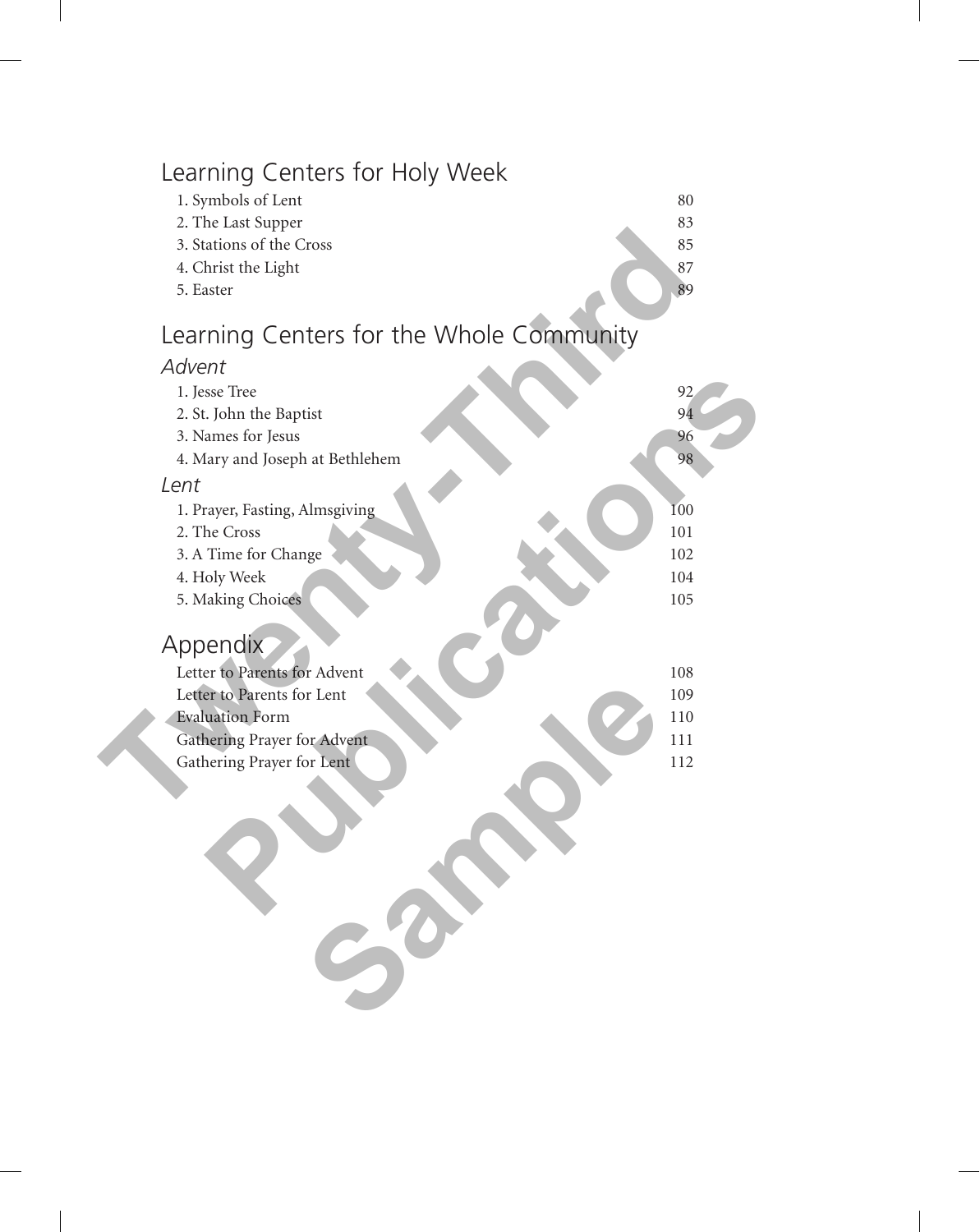### Introduction

Learning centers are one means for helping parents and other adults get involved in the religious formation of children in non-intimidating and practical ways. Many parents are eager to learn more about their own faith and want to hand that faith on to their children, but they don't feel they have adequate training or enough information to do so. Yet parents share their faith best through example, family rituals, and conversations. Learning centers can help them extend this process. This practical method of faith sharing can be used with almost any doctrinal content when presented in an age-appropriate manner with sensitivity to various learning styles. **THTCOCLUCTION**<br>
Learning centers are one means for helping parents and other adults get involved<br>
formation of children in non-intimidating and practical ways. Many parents are<br>
more about their convintin and want to hand

So here parents are provided the opportunity to complete hands-on tasks, have discussions/ conversations about their faith with their children, and reinforce material that is addressed in their children's textbooks.

Learning centers offer creative and interactive ways to do this. Plus they are flexible. Parents can choose a convenient time to visit the center with their children and work at their own pace. It usually takes about two hours to thoughtfully visit the sessions and complete the activities. Learning centers also give the director of faith formation an opportunity to observe parents, children, and other adults working together. This can help him or her determine which learning centers are most beneficial in the learning process. dequate training or enough information to do so. Yet parents share their faith best thro<br>
le, family rituals, and conversations. Ecarning centers can help them extend this protectical method of faith sharing can be used wi

A few practical points:

- • If possible, before families visit the individual learning centers, review briefly with them the sheet of directions they will find at each center, which list the church teaching, the goal of the activity, and directions.
- • Make copies of the short suggested readings from the *Catechism of the Catholic Church* and have them at the appropriate centers so those who wish can read them.
- Make certain that each center has all the supplies needed and enough of each supply.
- At each center have a Bible with a marker on the page where the appropriate passage for that center can be easily found. (You might want to use a child's version of the Bible for these readings.) ints:<br>
Interior families visit the individual learning centers, review<br>
Interior of the short suggested readings from the *Catechism of the*<br>
2014 appropriate centers so those who wish can read them<br>
Interach center has al

Special thanks to Carol Mercord, Religious Education Director at St. Joseph Parish in Prescott, Wisconsin, who continues to give her support, help, and advice in developing these centers.

Also thanks to Diane Wengelski at St. Bridget's Parish for her suggestions about how to use the learning centers.

And special thanks to my nephew Nathan for his computer savvy.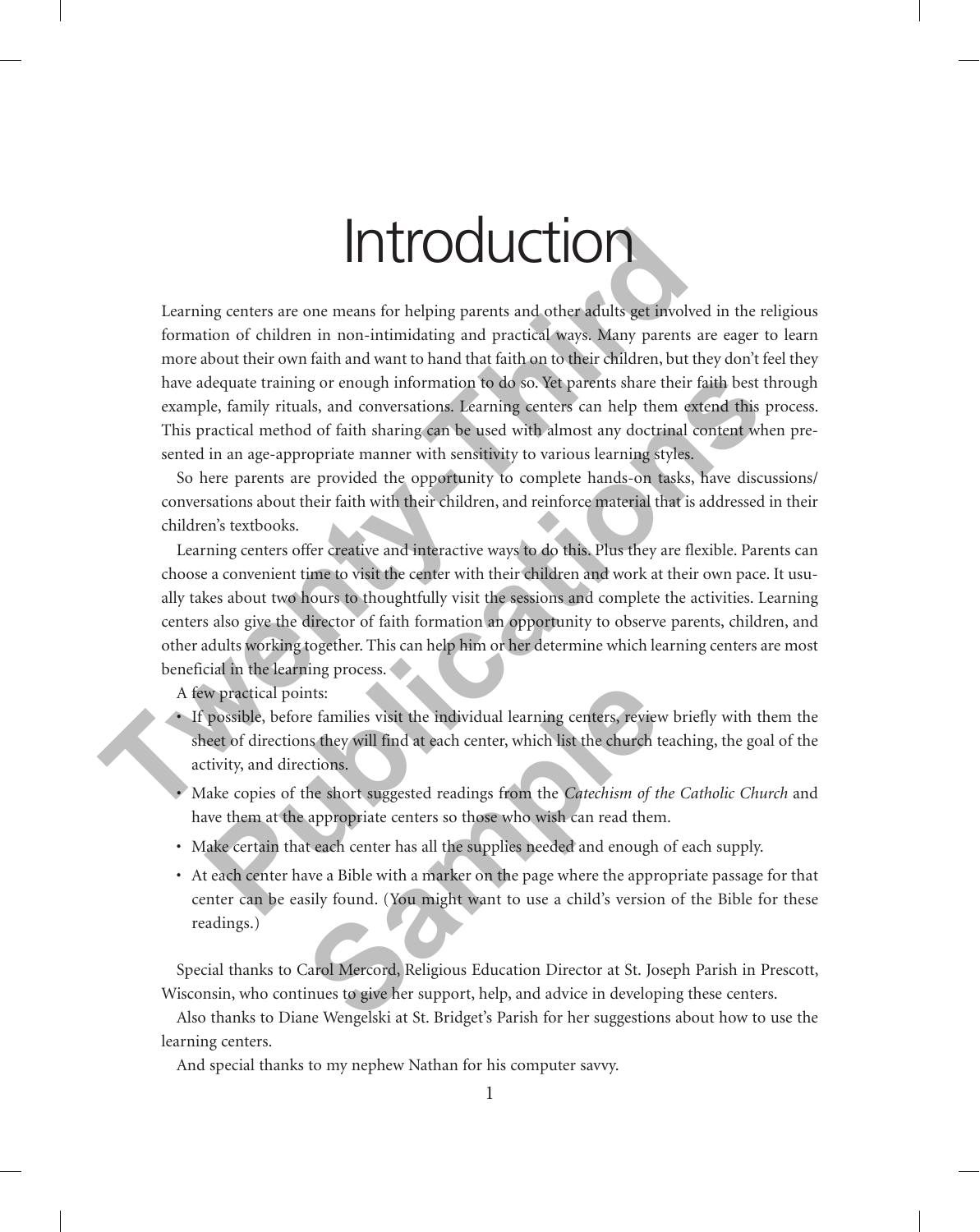# Learning Centers for Advent Learning Centers fo Learning Centers for Sample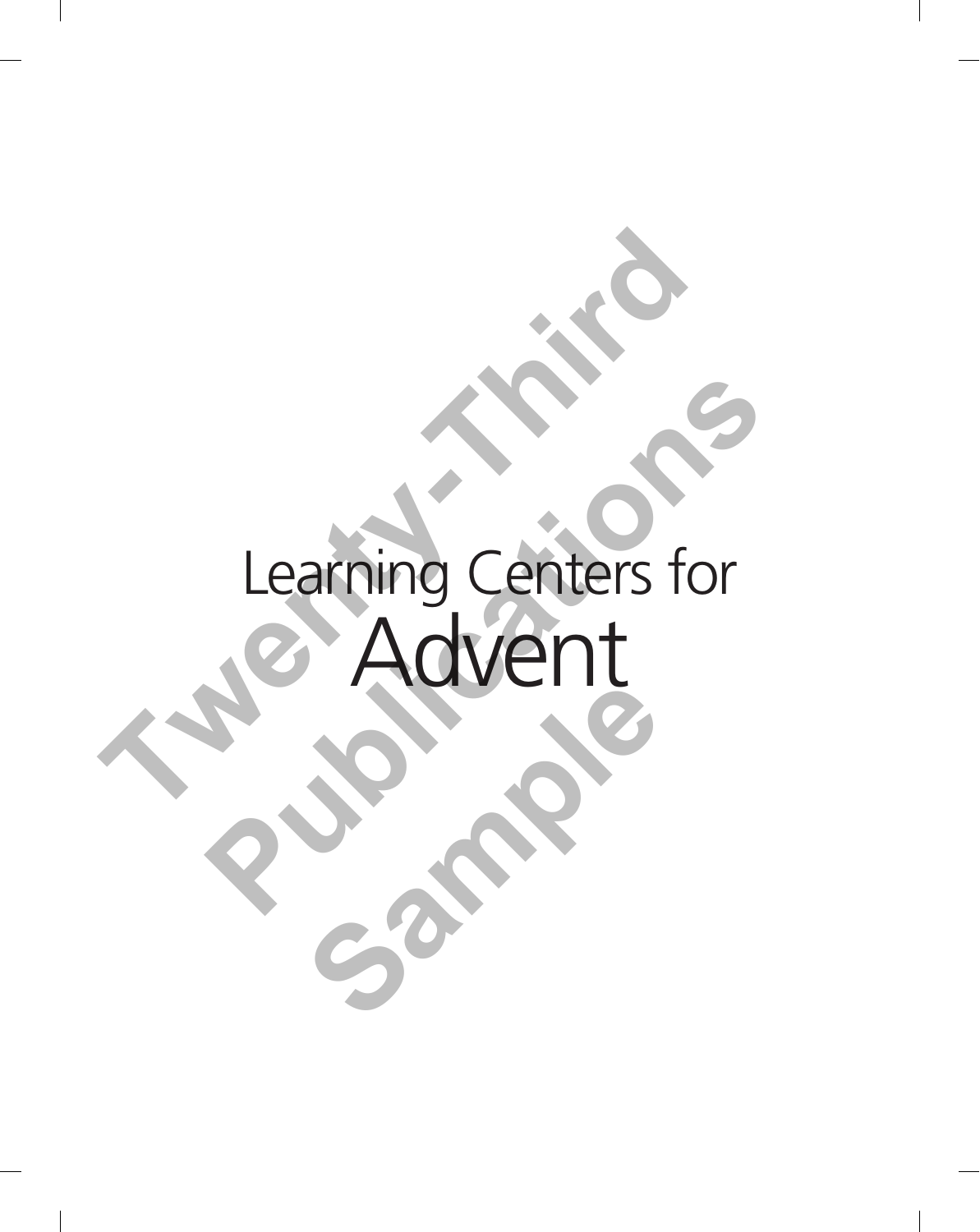## The Jesse Tree

#### Church Teaching

*Catechism of the Catholic Church*, paragraphs 64, 712

#### Goals

To prepare with hope for the coming of Jesus

To understand that the Jesse Tree is the family tree of Jesus

To learn about the ancestors of Jesus

To appreciate your own family tree and your own relatives

#### Supplies

Bible Envelope with slips of names for Jesse Tree symbols Sheet for your own family tree Glue, colored paper, scissors, pencils, crayons, art materials Pieces of yarn; paper punch A tree branch or small Christmas tree **THE SECRE TREE**<br>
Church Teaching<br>
Catechism of the Catholic Church, paragraphs 64, 712<br>
Goals<br>
To prepare with hope for the coming of Jesus<br>
To understand that the Jesse Tree is the family tree of Jesus<br>
To learn about th **PERITOR PERITORS**<br> **PERITOR OF THE CALID CONTRACT CONTRACT CONTRACT CONTRACT CONTRACT CONTRACT CONTRACT CONTRACT CONTRACT CONTRACT CONTRACT CONTRACT CONTRACT CONTRACT CONTRACT CONTRACT CONTRACT CONTRACT CONTRACT CONTRACT** France Controllers (France Controllers Capture Controllers Controllers Controllers Controllers Controllers Controllers Controllers Controllers Controllers Controllers Controllers Controllers Controllers Controllers Control

#### Directions for Activities

- Read Matthew 1:1-17, Jeremiah 33:15, Acts of the Apostles 13:22-23.
- Talk about your own family tree. Write the names of your ancestors on the paper provided.
- • Discuss the meaning of the Jesse Tree.

<sup>4</sup> Learning Centers for Advent and Lent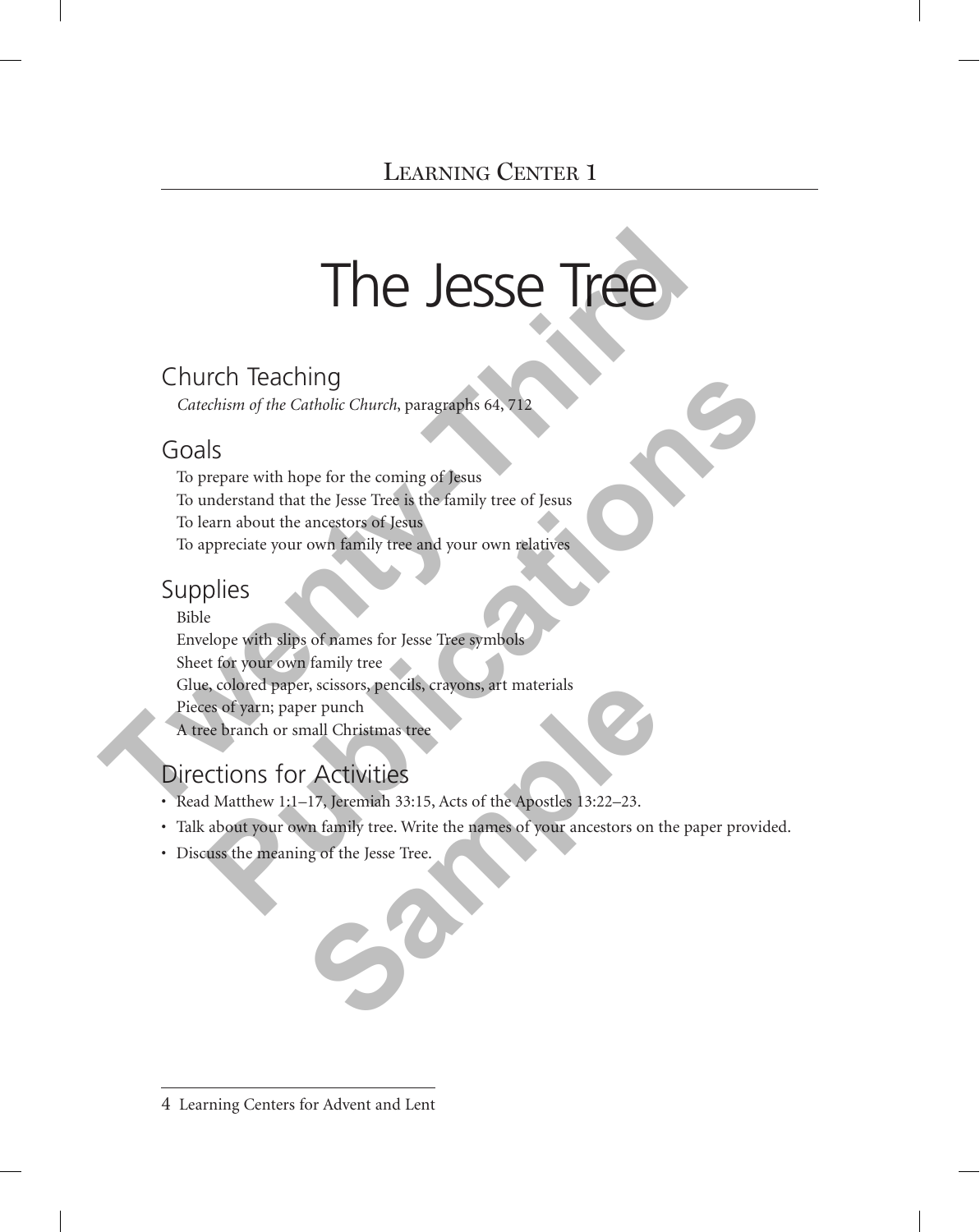#### The Jesse Tree

Our ancestors, the people in our family tree, are often unique and interesting. The people who make up our "faith family," ones who show us how we are related to Jesus, are also

unique and interesting. For example, the Bible tells us that Jesus was the relative of David, Israel's greatest king, and he was also related to Abraham, an early leader of the Hebrew people. Through these and many other faithful people, God took flesh as Jesus and lived among us.

The Jesse Tree is Jesus' family tree. Jesse was the father of King David, and Isaiah wrote that a shoot (a branch) would come forth from the root of Jesse, meaning that Jesus would be this shoot. A Jesse Tree, made with a bare branch or small tree, holds symbols of some of the people from the Old Testament who waited and prepared for Jesus. It is an Advent custom to think about and pray to Jesus' ancestors.

- Our ancestors, the people in our family tree, are often unique and interestin<br>who make up our "faith family" ones who show us how we are related to<br>unique and interesting. For example, the<br>Bible tells us that Jesus was the leader of the Hebrew people.<br>
ull people, God took flesh<br>
ul people, God took flesh<br>
ul people, God took flesh<br>
us and lived among us.<br>
<br>
Playid, and Issiah write and the substrate of the state of the state of the state of Fraction to think<br>
Same to think<br>
Same and the symbol of that perspectively<br>
Same the symbol of that perspectively<br>
Same transition of the symbol and hang it on<br>
Same Tree names home with you. Make a different<br>
same to mak
	- Draw one strip from the envelope. Make the symbol of that person as suggested. Use some of the art materials.
	- When finished, put a piece of string on the symbol and hang it on the tree.
	- Take a list of the Jesse Tree names home with you. Make a different symbol for each day of Advent and hang it on a tree (branch) at home as you wait for Christmas. Read the assigned Scripture story for each symbol as well.

**Note to Facilitator:** When all have completed their symbols, place the tree where all can enjoy it during the Advent season.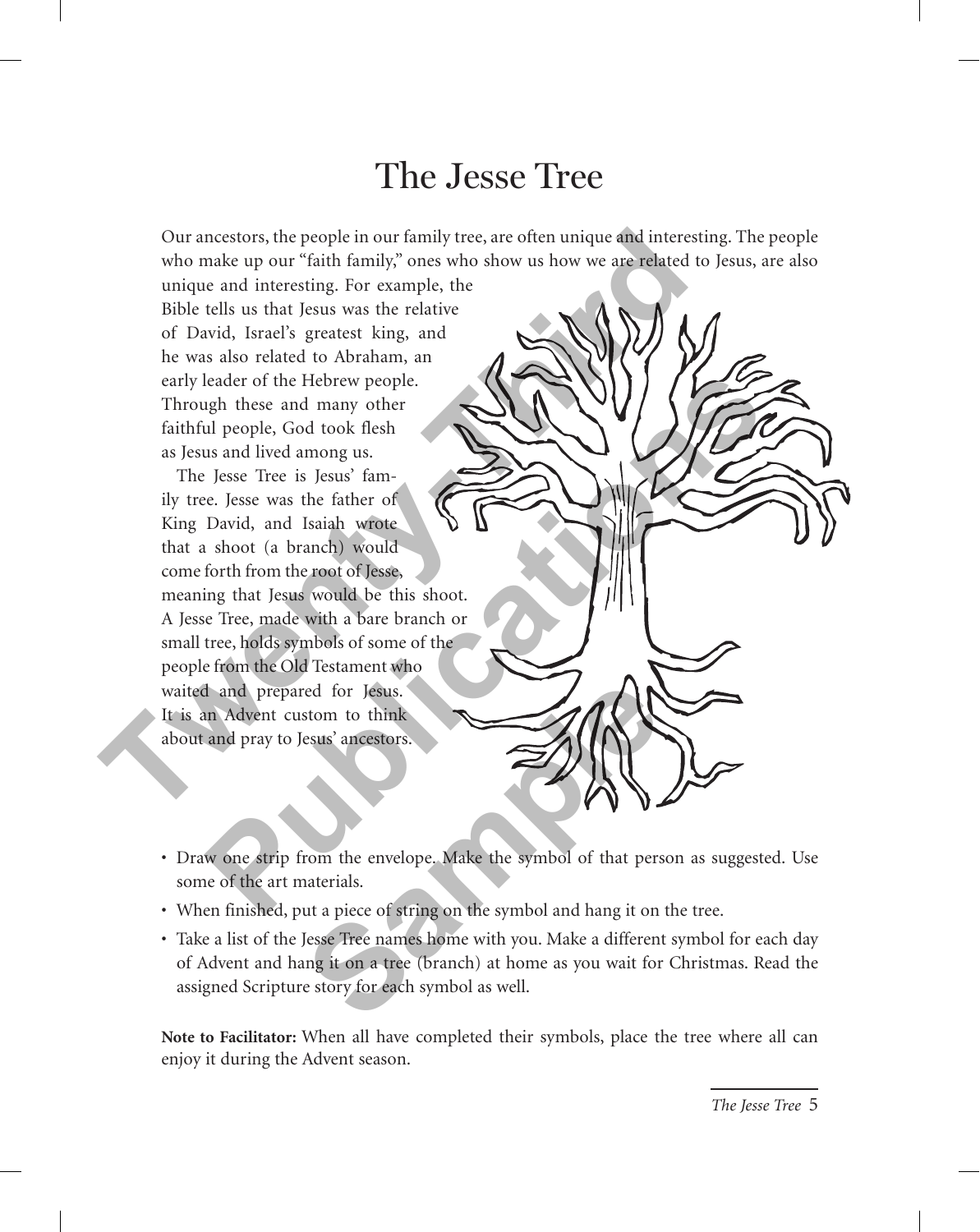#### Symbols for the Jesse Tree

|  | Adam and Eve                         | tree of good and evil | Genesis 3:1-24         |
|--|--------------------------------------|-----------------------|------------------------|
|  |                                      | fruit (apple)         | Genesis 3:1-24         |
|  |                                      | ark, boat             | Genesis 6:13-17        |
|  | Noah                                 | rainbow               | Genesis 9:8-17         |
|  |                                      | animals               | Genesis 6:17-22; 7:1-4 |
|  | Abraham and Sarah                    | tent                  | Genesis 12:8-9         |
|  | Abraham                              | stars                 | Genesis 15:5-7         |
|  | Isaac                                | ram                   | Genesis 22:1-14        |
|  | Rebecca                              | a well                | Genesis 24:12-21       |
|  | Jacob                                | ladder                | Genesis 28:10-17       |
|  | Rachel and Leah                      | baskets               | Genesis 29:15-30       |
|  | Joseph                               | coat of colors        | Genesis 37:1-4         |
|  | Moses                                | burning bush          | Exodus 3:1-15          |
|  |                                      | Ten Commandments      | Exodus 20:1-21         |
|  | Rahab                                | red rope              | Joshua 2:1-21          |
|  | Deborah                              | palm tree             | Judges 4:4-7           |
|  | Gideon                               | torch                 | Judges 7:16-18         |
|  | Sampson                              | jawbone               | Judges 15:14-17        |
|  | Ruth                                 | stalk of wheat        | Ruth, Chapters 1-4     |
|  | Samuel                               | oil                   | 1 Samuel 16:1-13       |
|  | David                                | stringed harp         | 1 Samuel 16:14-23      |
|  |                                      | slingshot             | 1 Samuel 17:42-58      |
|  | Solomon<br>Elijah<br>Jonah<br>Isaiah | crown                 | 1 Kings 3:4-14         |
|  |                                      | temple                | 1 Kings 6:4-14         |
|  |                                      | chariot               | 2 Kings 2:9–14         |
|  |                                      | whale                 | Jonah $2:1-10$         |
|  |                                      | root/branch           | Isaiah 11:1-9          |
|  | Ezekiel                              | bones                 | Ezekiel 37:1-14        |
|  | Daniel                               | lion                  | Daniel 6:10-23         |
|  | Elizabeth                            | home                  | Luke 1:39–45           |
|  | John the Baptist                     | shell and water       | Matthew 3:4-12         |
|  | Joseph                               | hammer and saw        | Matthew 1:19-21        |
|  | Mary                                 | manger                | Luke $2:1-14$          |

6 Learning Centers for Advent and Lent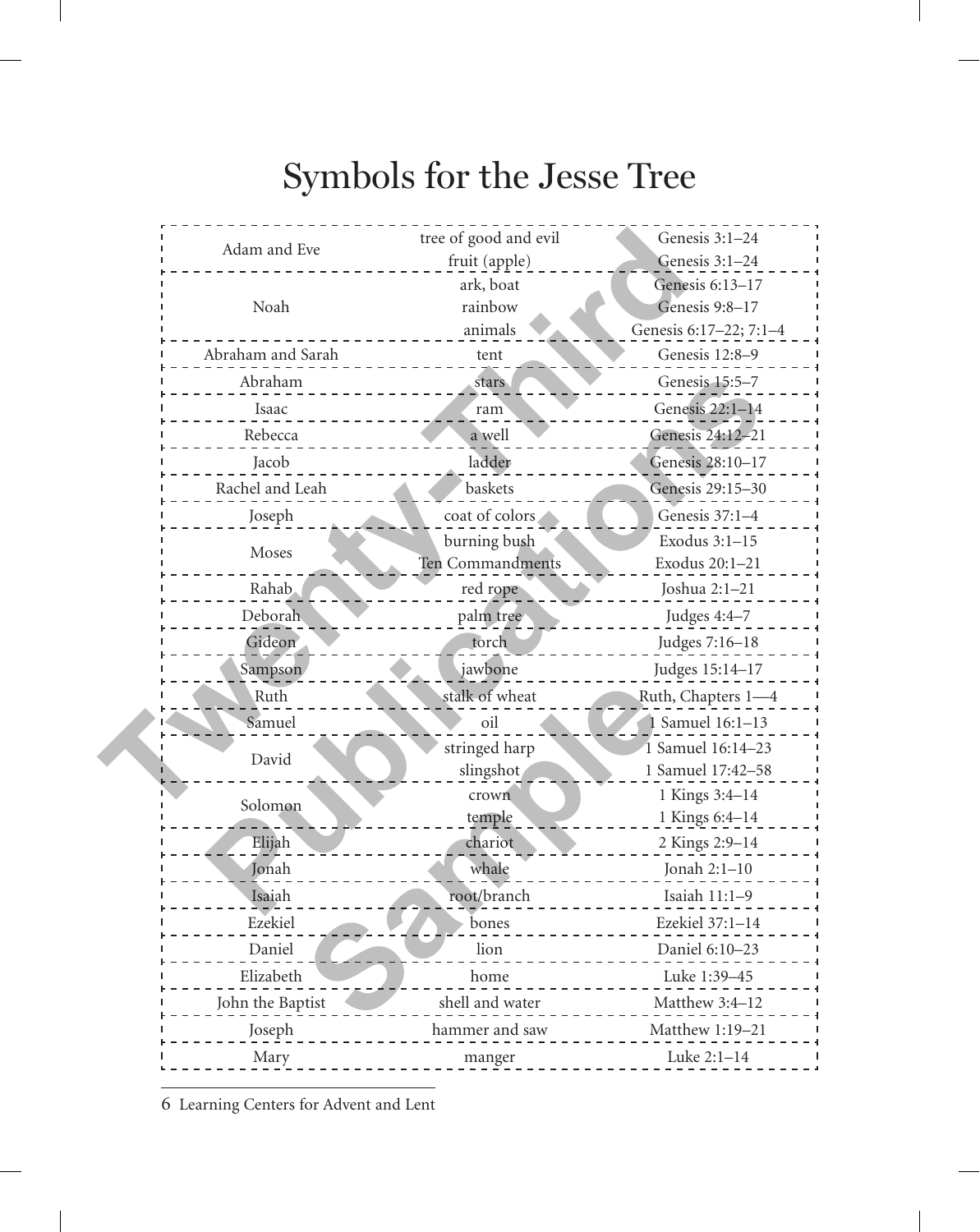#### Our Family Tree

Who is in your family now? Who is the oldest person you know about who is related to you? Why does it matter to know your relatives? How would you feel if you found out that one of your relatives was a king or a queen? Is it important that your relatives would be people of justice? What does that mean?

| does that mean?                    | Who is in your family now? Who is the oldest person you know about who is related to you? I<br>does it matter to know your relatives? How would you feel if you found out that one of your 1<br>tives was a king or a queen? Is it important that your relatives would be people of justice? V |
|------------------------------------|------------------------------------------------------------------------------------------------------------------------------------------------------------------------------------------------------------------------------------------------------------------------------------------------|
| These are the people in my family: |                                                                                                                                                                                                                                                                                                |
| My Name _________                  |                                                                                                                                                                                                                                                                                                |
| Other People in My Family:         |                                                                                                                                                                                                                                                                                                |
|                                    |                                                                                                                                                                                                                                                                                                |

*The Jesse Tree* 7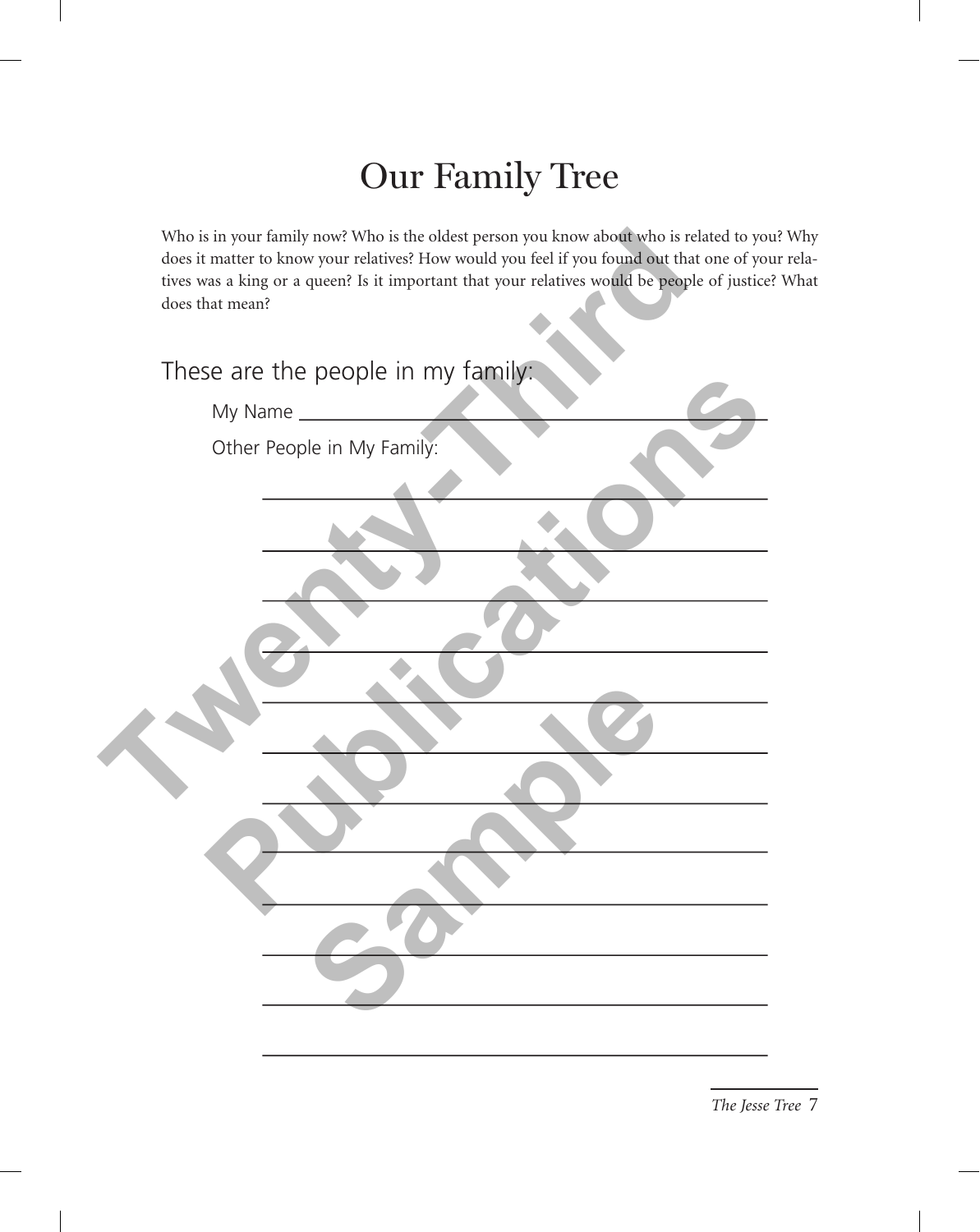## The O Antiphons

#### Church Teaching

*Catechism of the Catholic Church*, paragraphs 452, 2648

#### Goals

To know the importance and meaning of the O Antiphons To learn the many different names used for Jesus (especially "God with us") To celebrate Advent in our homes with special prayers

#### **Supplies**

Bible Copy of the song "O Come, O Come Emmanuel" Sheet of circles for the O Antiphons Pencils, crayons, markers Prayer sheet **THE O Antiphons**<br>
Church Teaching<br>
Catedism of the Catholic Church, paragraphs 452, 2648<br>
Goals<br>
To know the importance and meaning of the O Antiphons<br>
To celebrate Advent in our homes with special prayers<br>
To celebrate A

#### Directions for Activities

- Read Isaiah 9:6 and Matthew 1:22-23.
- Explain the meaning of the  $O$  Antiphons: Antiphons are short prayers that are prayed when people come together for evening prayer (also called vespers). Seven days before Christmas, the O Antiphons are sung. Each begins with the word "O," followed by a different name for Jesus. **PCN Heaching**<br> **Perism** of the Catholic Church, paragraphs 452, 2648<br> **PUBLIS**<br> **PUBLIS**<br> **PUBLIS**<br> **PUBLICATE ANOTE AND CONSIDER AND THE CONSIDER CONSIDER AND THE SET OF CONSIDER PROPERTIES<br>
PUBLICATE AND CONSIDER AND CO Sample 1997**<br> **Sample 1997**<br> **Sample 1997**<br> **Sample 1997**<br> **Sample 1997**<br> **Sample 1997**<br> **Sample 1997**<br> **Sample 1997**<br> **Sample 1997**<br> **Sample 1997**<br> **Sample 1997**<br> **Sample 1997**<br> **Sample 1997**<br> **Sample 1997**<br> **Sample 1997**
- Take the sheet with seven circles and prayers on the other side. Each of these is an "O." Draw a picture inside the "O" that shows a symbol of the Jesus-name.
	- 1. O Wisdom—an eye
	- 2. O Adonai—hand
	- 3. O Root of Jesse—tree root
	- 4. O Key of David—key
	- 5. O Rising Dawn—rising sun
	- 6. O King of Nations—crown
	- 7. O Emmanuel, God-with-us—crib/manger

8 Learning Centers for Advent and Lent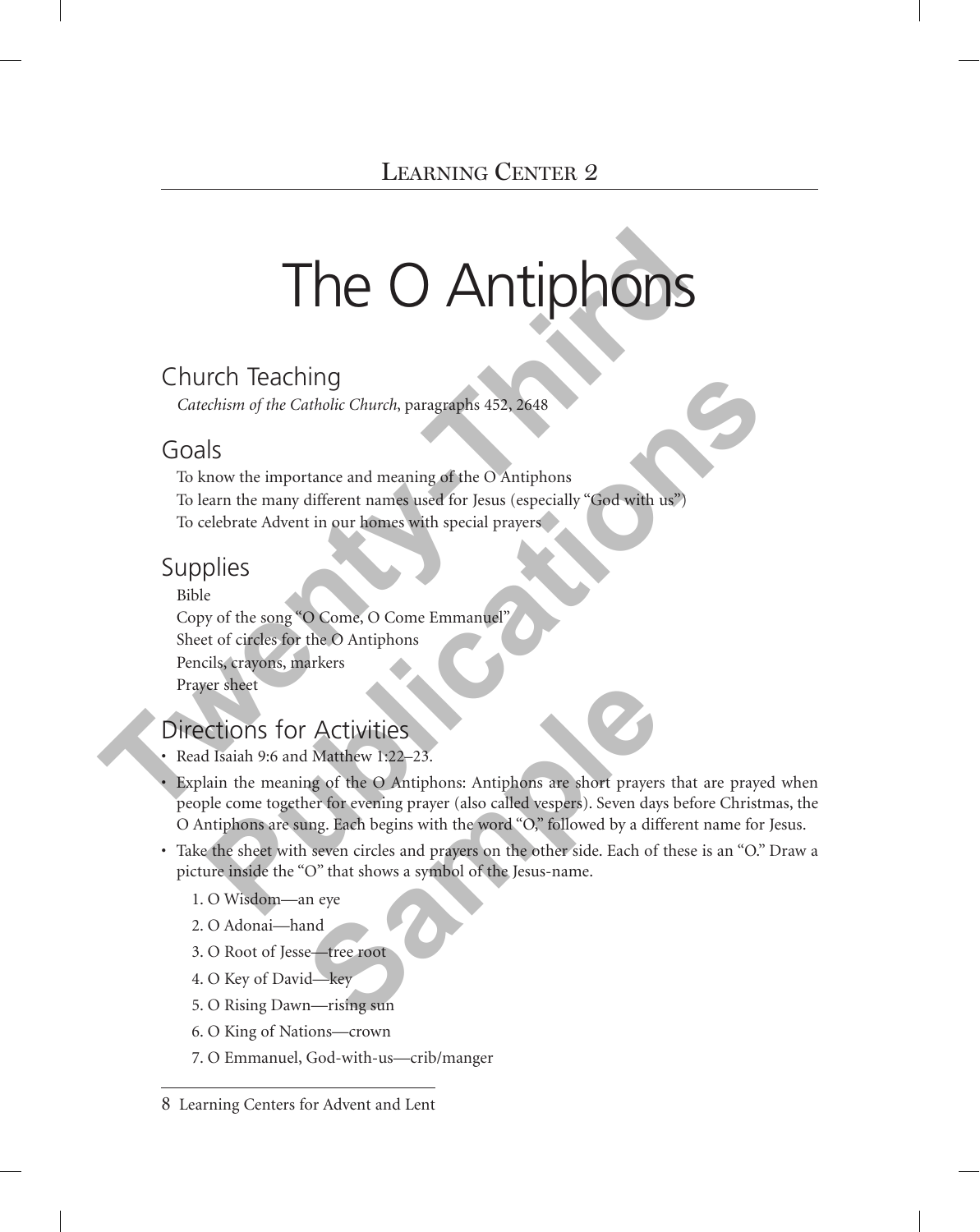#### The O Antiphons

Pray an O Antiphon each evening from December 18 to December 24. Let each remind you to open your heart to Jesus as you prepare for Christmas.